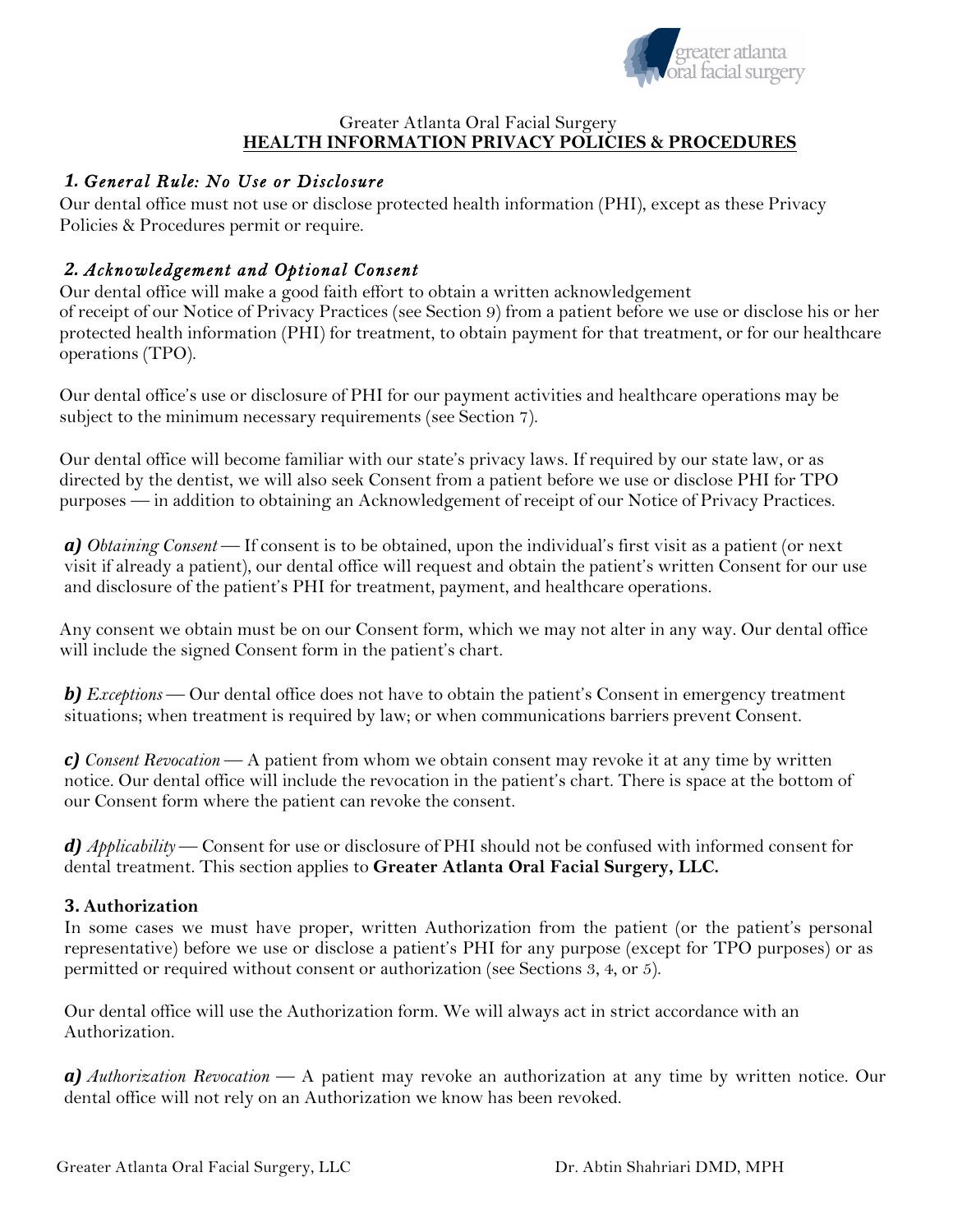

*b) Authorization from Another Provider* — Our dental office will use or disclose PHI as permitted by a valid Authorization we receive from another healthcare provider. Our dental office may rely on that covered entity to have requested only the minimum necessary protected PHI. Therefore, our dental office will not make our own "minimum necessary" determination, unless we know that the Authorization is incomplete, contains false information, has been revoked, or has expired.

*c) Authorization Expiration* — Our dental office will not rely on an Authorization we know has expired.

## **4. Oral Agreement**

Our dental office may use or disclose a patient's PHI with the patient's Oral Agreement or if the patient is unavailable subject to all applicable requirements.

Our dental office may use professional judgment and our experience with common practice to make reasonable inferences of the patient's best interest in allowing a person to act on behalf of the patient to pick up dental/medical supplies, X-rays, or other similar forms of PHI.

## **5. Permitted Without Acknowledgement, Consent Authorization or Oral Agreement**

Our dental office may use or disclose a patient's PHI in certain situations, without Authorization or Oral Agreement. In our dental office, these disclosures are not likely to be frequent.

*a) Verification of Identity* — Our dental office will always verify the identity of any patient, and the identity and authority of any patient's personal representative, government or law enforcement official, or other person, unknown to us, who requests PHI before we will disclose the PHI to that person.

Our dental office will obtain appropriate identification and, if the person is not the patient, evidence of authority. Examples of appropriate identification include photographic identification card, government identification card or badge, and appropriate document on government letterhead. Our dental office will document the incident and how we responded.

*b) Uses or Disclosures Permitted under this Section 5* — The situations in which our dental office is permitted to use or disclose PHI in accordance with the procedures set out in this Section 5 are listed below.

■ Our dental office may disclose a patient's PHI to that patient on request.

■ Our dental office may disclose to a patient's personal representative PHI relevant to the representative capacity. We will not disclose to a personal representative we reasonably believe may be abusive to a patient any PHI we reasonably believe may promote or further such abuse.

■ Our dental office will not use or disclose a patient's PHI for fundraising purposes without the patient's Authorization.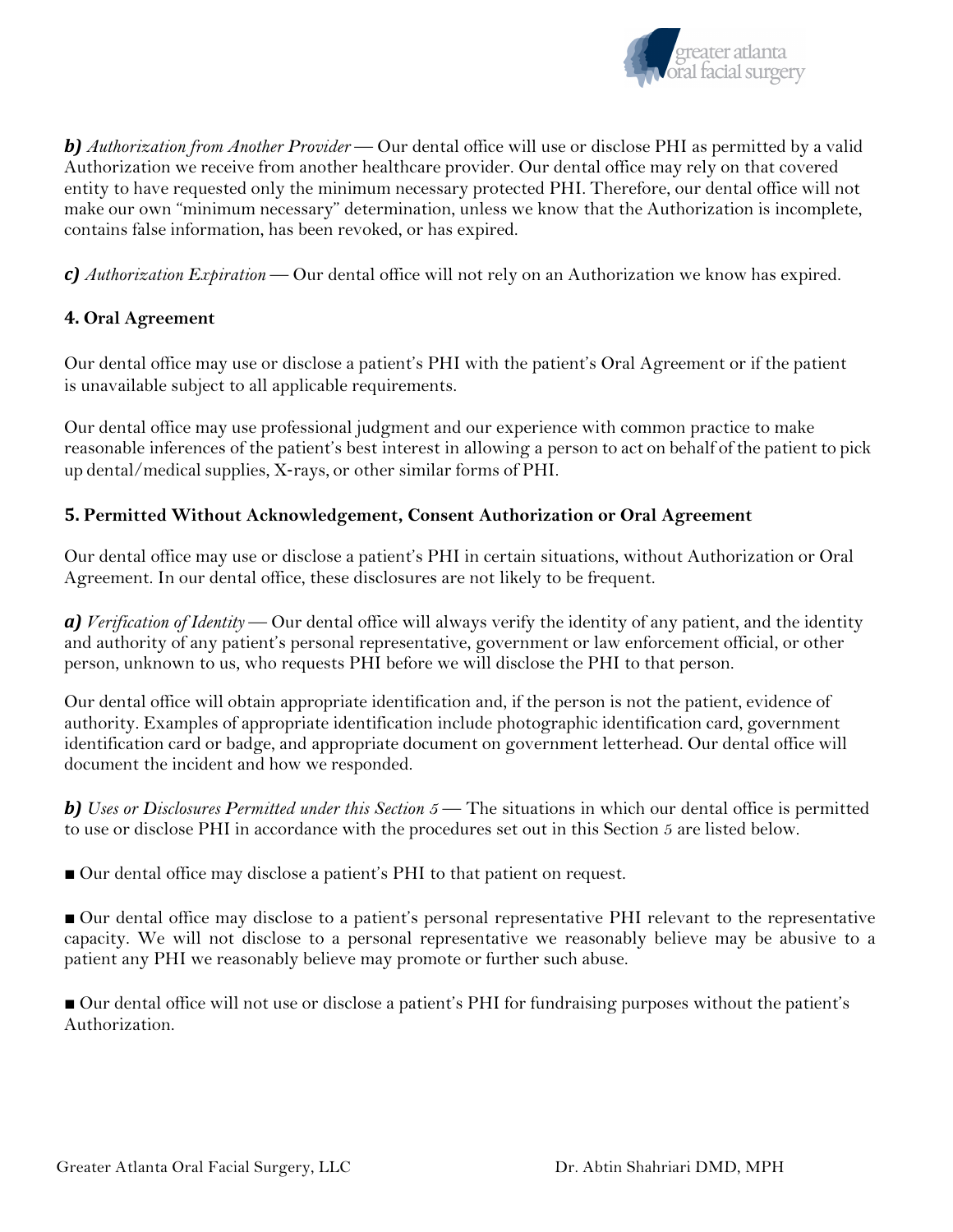

■ Our dental office will not use or disclose PHI for marketing without a patient's Authorization unless the marketing is in the form of a promotional gift of nominal value thatweprovide,orface-to-face communications between us and the patient.

■ Our dental office may use or disclose PHI in the following types of situations, provided procedures specified in the Privacy Rules are followed:

(1) For public health activities;

(2) To health oversight agencies;

(3) To coroners, medical examiners, and funeral directors;

- (4) Toemployersregardingwork---relatedillnessorinjury;
- (5) To the military;

(6) To federal officials for lawful intelligence, counterintelligence, and national security activities;

- (7) To correctional institutions regarding inmates;
- (8) In response to subpoenas and other lawful judicial processes;
- (9) To law enforcement officials;
- (10) To report abuse, neglect, or domestic violence;
- (11) As required by law;
- (12) As part of research projects; and
- (13) As authorized by state worker's compensation laws.

### **6. Required Disclosures**

Our dental office will disclose protected health information (PHI) to a patient (or to the patient's personal representative) to the extent that the patient has a right of access to the PHI (see Section 10); and to the U.S. Department of Health and Human

Services (HHS) on request for complaint investigation or compliance review. Our dental office will use the disclosure log to document each disclosure we make to HHS.

#### **7. Minimum Necessary**

Our dental office will make reasonable efforts to disclose, or request of another covered entity, only the minimum necessary protected health information (PHI) to accomplish the intended purpose.

There is no minimum necessary requirement for: disclosures to or requests by one another in our dental office or by a healthcare provider for treatment; permitted or required disclosures to, or for disclosures requested and authorized by, a patient; disclosures to HHS for compliance reviews or complaint investigations; disclosures required by law; or uses or disclosures required for compliance with the HIPAA Administrative Simplification Rules.

*a) Routine or Recurring Requests or Disclosures* — Our dental office will follow the policies and procedures that we adopt to limit our routine or recurring requests for or disclosures of PHI to the minimum reasonably necessary for the purpose.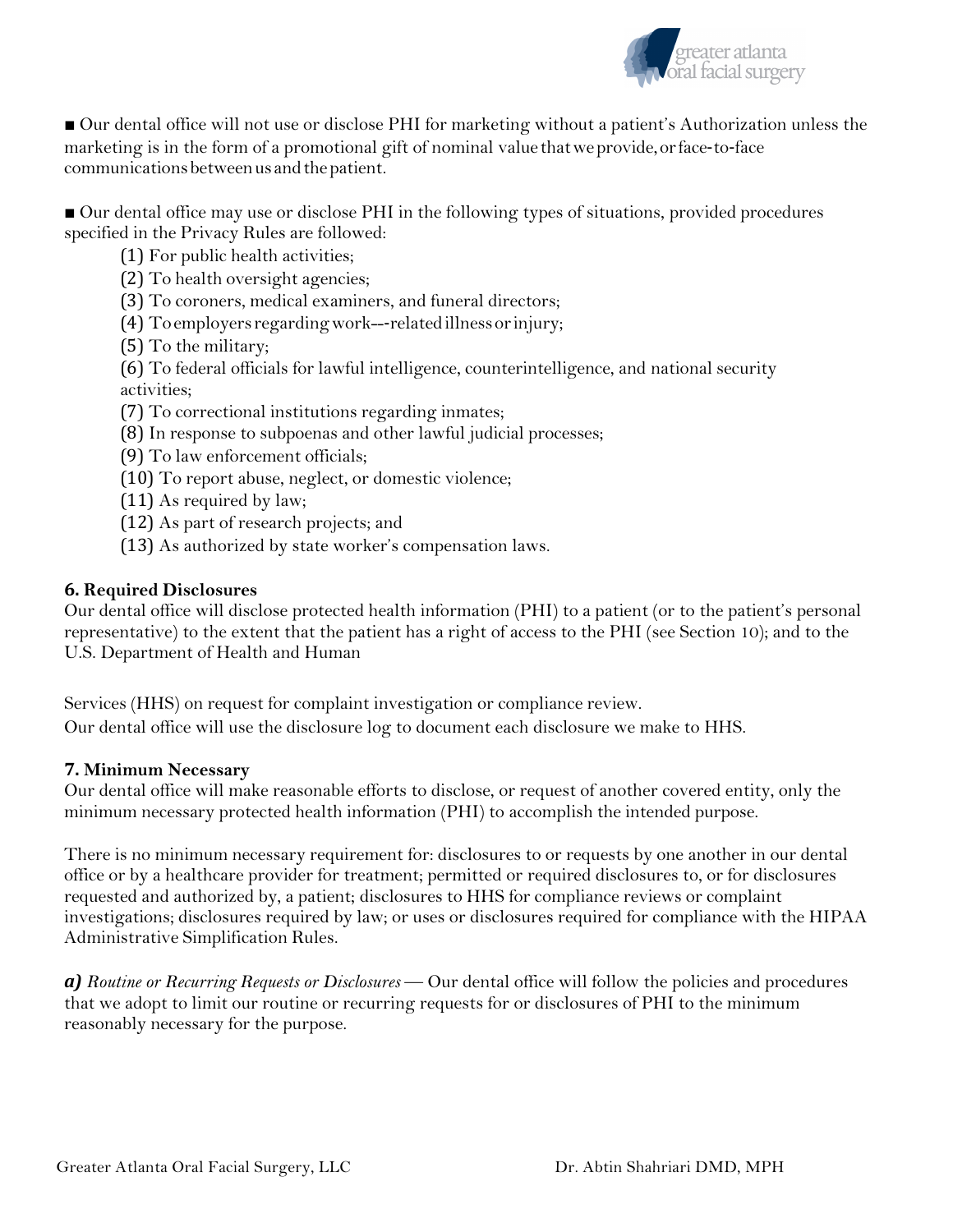

*b) Non-Routine or Non-Recurring Requests or Disclosures* — No non---routine or nonrecurring request for or disclosure of PHI will be made until it has been reviewedona patient-by-patientbasis against our criteria to ensure that only the minimum necessary PHI for the purpose is requested or disclosed.

*c) Others' Requests* — Our dental office will rely, if reasonable for the situation, on a request to disclose PHI being for the minimum necessary, if the requester is: (a) a covered entity; (b) a professional (including an attorney or accountant) who provides professional services to our practice, either as a member of our workforce or as our Business Associate, and who represents that the requested information is the minimum necessary; (c) a public official who represents that the information requested is the minimum necessary; or (d) a researcher presenting appropriate documentation or making appropriate representations that the research satisfies the applicable requirements of the Privacy Rules.

*d) Entire Record* — Our dental office will not use, disclose, or request an entire record, except as permitted in these Policies & Procedures or standard protocols that we adopt reflecting situations when it is necessary.

*e) Minimum Necessary Workforce Use* — Our dental office will use only the minimum necessary PHI needed to perform our duties.

#### **8. Business Associates**

Our dental office will obtain satisfactory assurance in the form of a written contract that our Business Associates will appropriately safeguard and limit their use and disclosure of the protected health information (PHI) we disclose to them.

These Business Associate requirements are not applicable to our disclosures to a healthcare provider for treatment purposes. The Business Associate Contra ct Terms document contains the terms that federal law requires be included in each Business Associate Contract.

*a) Breach by Business Associate* — If our dental office learns that a Business Associate has materially breached or violated its Business Associate Contract with us, we will take prompt, reasonable steps to see that the breach or violation is cured.

If the Business Associate does not promptly and effectively cure the breach or violation, we will terminate our contract with the Business Associate, or if contract termination is not feasible, report the Business Associate's breach or violation to the U.S. Department of Health and Human Services (HHS).

#### **9. Notice of Privacy Practices**

Our dental office will maintain a Notice of Privacy Practices as required by the Privacy Rules.

**a)** *Our Notice* — Our dental office will use and disclose PHI only in conformance with the contents of our Notice of Privacy Practices. We will promptly revise a Notice of Privacy Practices whenever there is a material change to our uses or disclosures of PHI to our legal duties, to the patients' rights, or to other privacy practices that render the statements in that Notice no longer accurate.

Form 1, Notice of Privacy Practices, found in this Privacy Kit, contains the terms that federal law requires.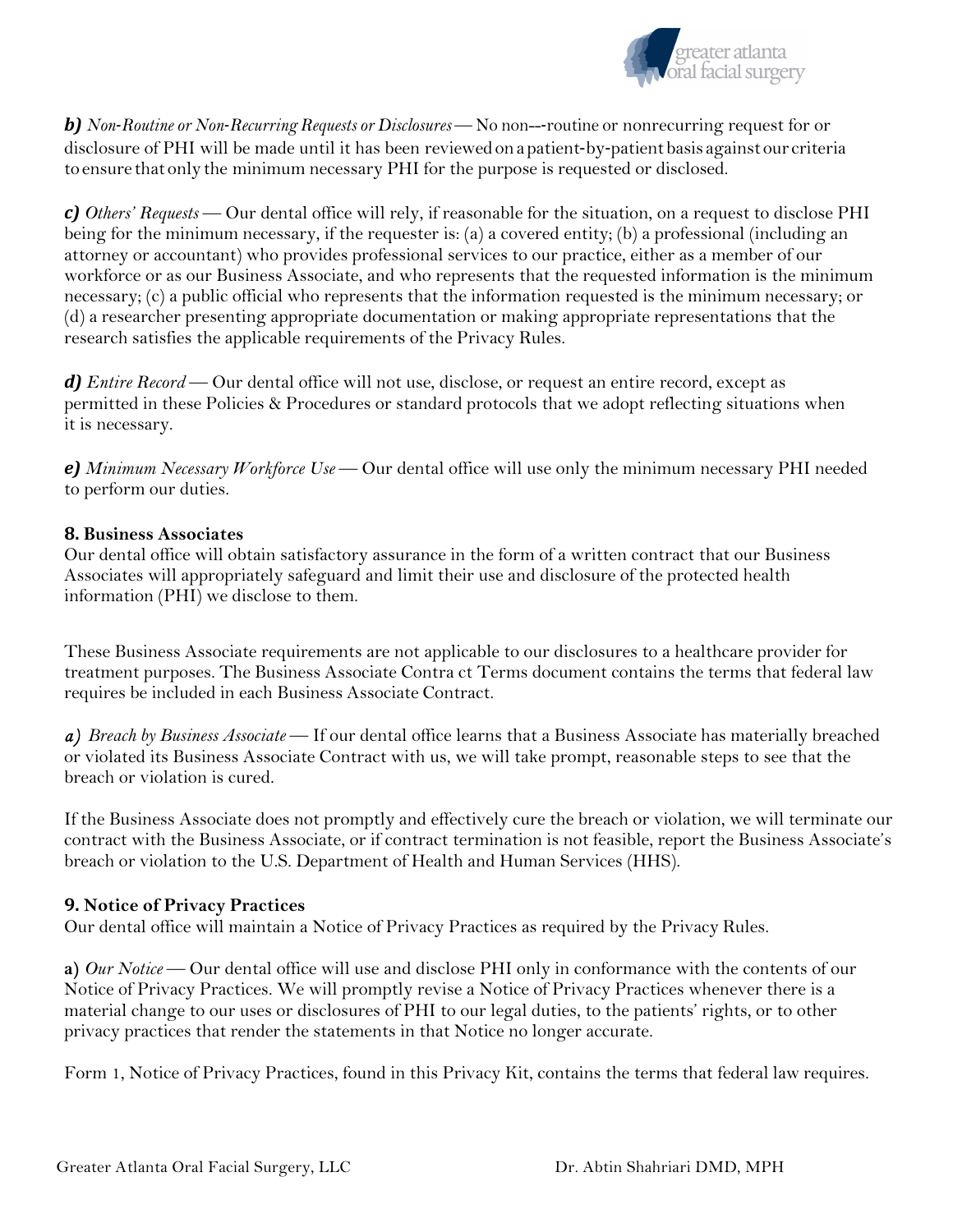

*b) Distribution of Our Notice* — Our dental office will provide our Notice of Privacy Practices to any person who requests it, and to each patient no later than the date of our first service delivery after July 14, 2013.

Our dental office will have our Notice of Privacy Practices available for patients to take with them. We will also post our Notice of Privacy Practices in a clear and prominent location where it is reasonable to expect patients seeking service from us will be able to read the Notice.

*c) Acknowledgement of Notice* — Our dental office will make a good faith effort to obtain from the patient a written Acknowledgement of receipt of our Notice of Privacy Practices.

Our dental office shall use Form 2, Acknowledgement of Receipt of Notice of Privacy Practices, found in this Privacy Kit, to obtain the Acknowledgement. If we cannot obtain written Acknowledgement from the patient, we will use the form to document our attempt and the reason why written Acknowledgement was not signed by the patient.

### **10. Patients' Rights**

Our dental office will honor the rights of patients regarding their PHI.

*a) Access* — With rare exceptions, our dental office must permit patients to request access to the PHI we or our Business Associates hold.

No PHI will be withheld from a patient seeking access unless we confirm that the information may be withheld according to the Privacy Rules. We may offer to provide a summary of the information in the chart. The patient must agree in advance to receive a summary and to any fee we will charge for providing the summary. Our dental office will contact our Business Associates to retrieve any PHI they have on the patient.

**b)** *Amendment* — Patients have the right to request to amend their PHI and other records for as long as our dental office maintains them.

Our dental office may deny a request to amend PHI or records if: (a) we did not create the information (unless the patient provides us a reasonable basis to believe that the originator is not available to act on a request to amend); (b) we believe the information is accurate and complete; or (c) we do not have the information.

Our dental office will follow all procedures required by the Privacy Rules for denial or approval of amendment requests. We will not, however, physically alter or delete existing notes in a patient's chart. We will inform the patient when we agree to make an amendment, and we will contact our Business Associates to help assure that any PHI they have on the patient is appropriately amended. We will contact any individuals whom the patient requests we alert to any amendment to the patient's PHI. We will also contact any individuals or entities of which we are aware that we have sent erroneous or incomplete information and who may have acted on the erroneous or incomplete information to the detriment of the patient.

When we deny a request for an amendment, we will mark any future disclosures of the contested information in a way acknowledging the contest.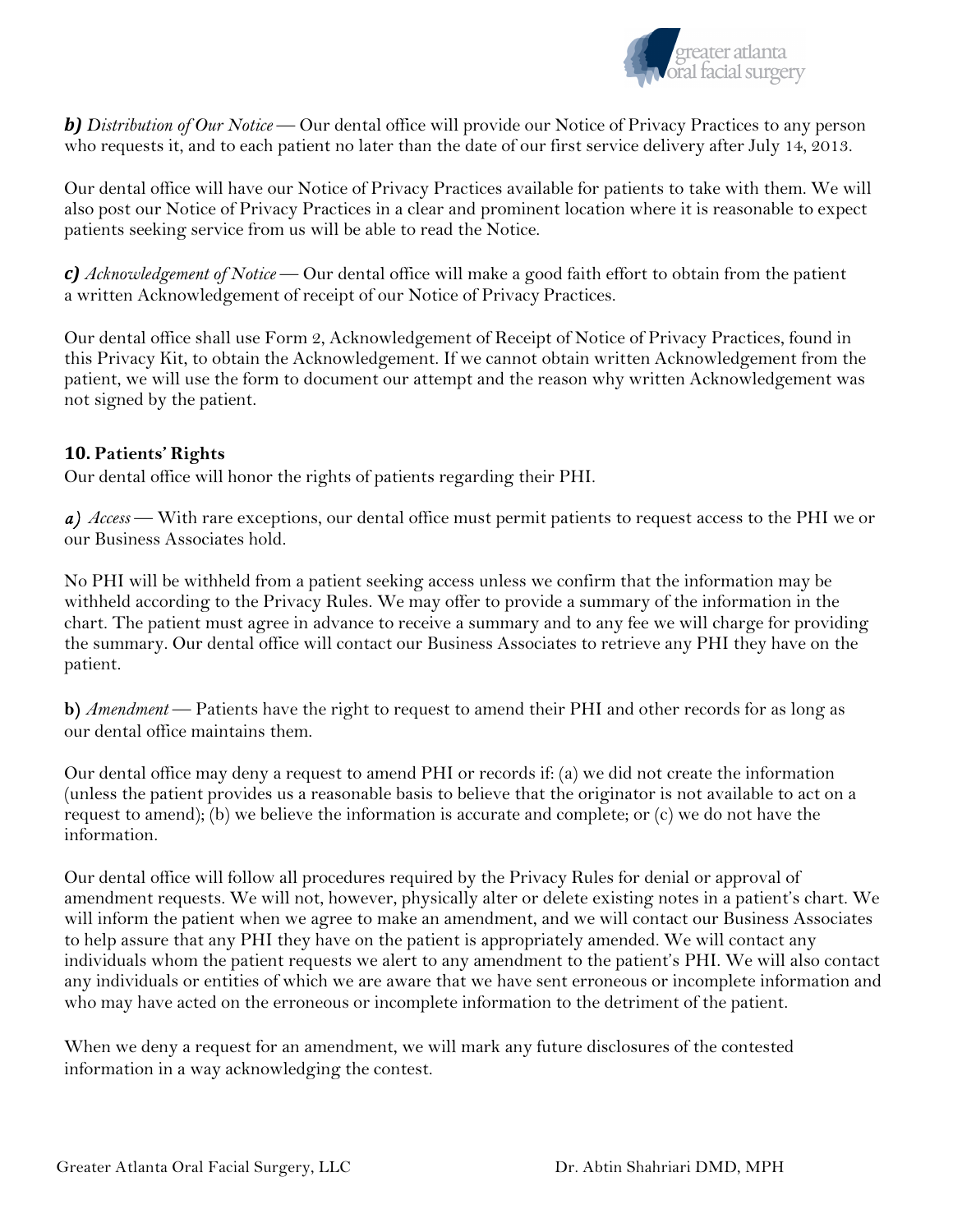

*c) Disclosure Accounting* — Patients have the right to an accounting of certain disclosures our dental office made of their PHI within the 6 years prior to their request. Each disclosure we make, that is not for treatment payment or healthcare operations, must be documented showing the date of the disclosure, what was disclosed, the purpose of the disclosure, and the name and (if known) address of each person or entity to whom the disclosure was made. The Authorization or other documentation must be included in the patient's record. We use the patient's chart to track each disclosure of PHI as needed to enable us to fulfill our obligation to account for these disclosures.

We are not required to account for disclosures we made: (a) before July 14, 2013;

(b) to the patient (or the patient's personal representative); (c) to or for notification of persons involved in a patient's healthcare or payment for healthcare; (d) for treatment, payment, or healthcare operations; (e) for national security or intelligence purposes; (f) to correctional institutions or law enforcement officials regarding inmates; (g) according to an Authorization signed by the patient or the patient's representative; or (h) incident to another permitted or required use or disclosure.

We will temporarily suspend the accounting of any disclosure when requested to do so pursuant according to the Privacy Rules by health oversight agencies or law enforcement officials. We may charge for any accounting that is more frequent than every 12 months, provided the patient is informed of the fee before the accounting is provided. We will contact our Business Associates to assure we include in the accounting any disclosures made by them for which we must account.

*d) Restriction on Use or Disclosure* — Patients have the right to request our dental office to restrict use or disclosure of their PHI, including for treatment, payment, or healthcare operations. We have no obligation to agree to the request, but if we do, we will comply with our agreement (except in an appropriate dental/medical emergency).

We may terminate an agreement restricting use or disclosure of PHI by a written notice of termination to the patient. We will contact our Business Associates whenever we agree to such a restriction to inform the Business Associate of the restriction and its obligations to abide by the restriction. We will document in the patient's chart any such agreed to restrictions.

*e) Alternative Communications* — Patients have the right to request us to use alternative means or alternative locations when communicating PHI to them. Our dental office will accommodate a patient's request for such alternative communications if the request is reasonable and in writing. Our dental office will inform the patient of our decision to accommodate or deny such a request. If we agree to such a request, we will inform our Business Associates of the agreement and provide them with the information necessary to comply with the agreement.

*f) Applicability* — Our dental office will be aware of and respect these patients' rights regarding their PHI, even though in most situations patients are unlikely to exercise them.

## **11. Staff Training and Management, Complaint Procedures, Data Safeguards, Administrative Practices**

a) *Staff Training and Management*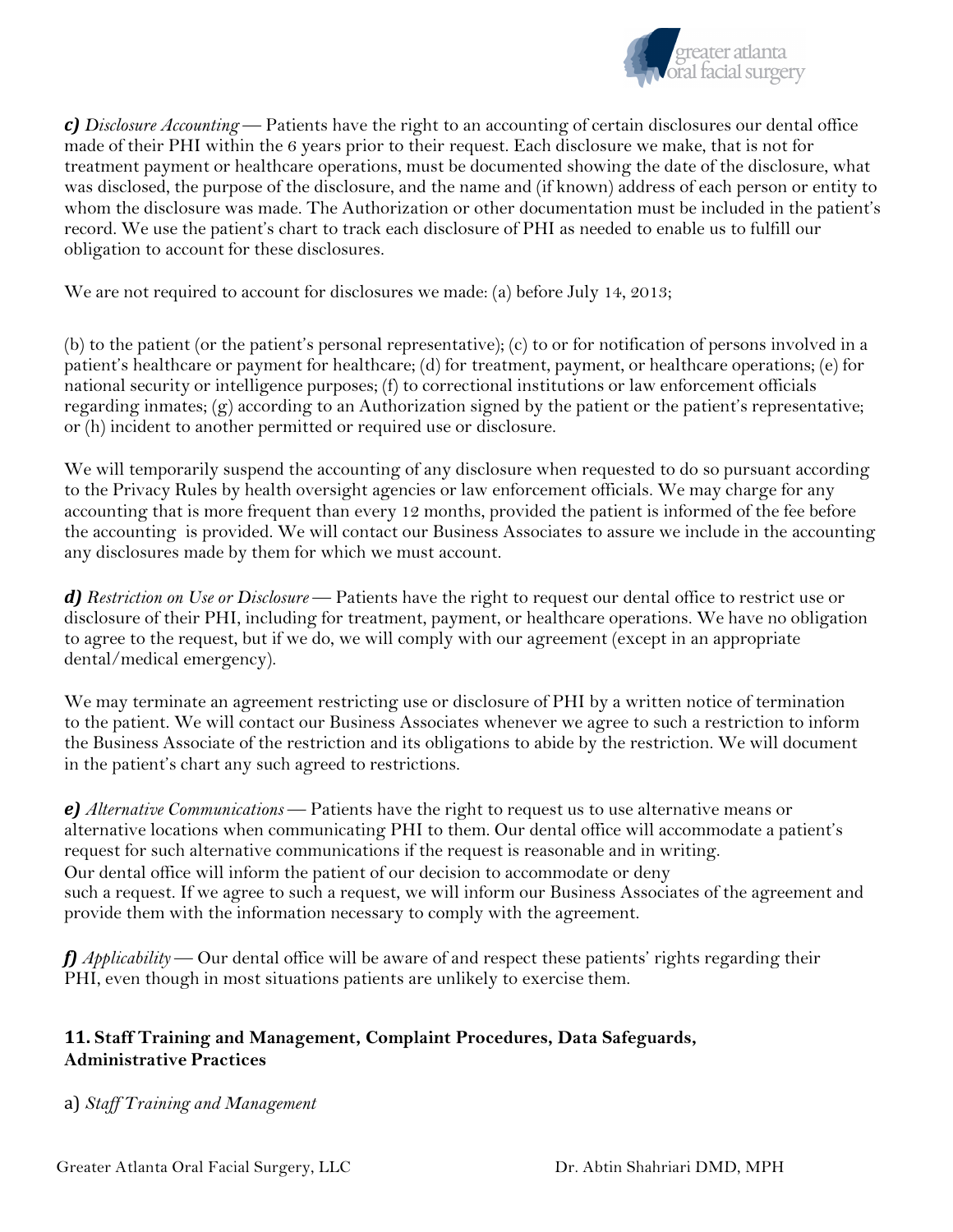

**Training** — Our dental office will train all members of our workforce in these Privacy Policies  $\&$ Procedures, as necessary and appropriate for them to carry out their functions.

Our dental office will train each new staff member within a reasonable time after the member starts. We will also retrain each staff member whose functions are affected either by a material change in our Privacy Policies and Procedures or in the member's job functions, within a reasonable time after the change.

Form 7, Staff Review of Policies and Procedures, can be used to have workforce members acknowledge they have received and read a copy of these Policies and Procedures.

■ Discipline and Mitigation — Our dental office will develop, document, disseminate, and implement appropriate discipline policies for staff members who violate our Privacy Policies  $\&$ Procedures, the Privacy Rules, or other applicable federal or state privacy law.

Staff members who violate our Privacy Policies & Procedures, the Privacy Rules or other applicable federal or state privacy law will be subject to disciplinary action, possibly up to and including termination of employment.

*b) Complaints* — Our dental office will implement procedures for patients to complain about our compliance with our Privacy Policies & Procedures or the Privacy Rules. We will also implement procedures to investigate and resolve such complaints.

The Complaint form can be used by the patient to lodge the complaint. Each complaint received must be referred to management immediately for investigation and resolution. We will not retaliate against any patient or workforce member who files a Complaint in good faith.

*c) Data Safeguards* — Our dental office will "add to" and strengthen these Privacy Policies & Procedures with such additional data security policies and procedures as are needed to have reasonable and appropriate administrative, technical, and physical safeguards in place to ensure the integrity and confidentiality of the PHI we maintain.

Our dental office will take reasonable steps to limit incidental uses and disclosures of PHI made according to an otherwise permitted or required use or disclosure.

*d) Documentation and Record Retention* — Our dental office will maintain in written or electronic form all documentation required by the Privacy Rules for six years from the date of creation or when the document was last in effect, whichever is greater.

**e***) Privacy Policies & Procedures* — Only Dr. Abtin Shahriari may change these Privacy Policies & Procedures.

## *12. State Law Compliance*

Our dental office will comply with the privacy laws of each state that has jurisdiction over our practice, or its actions involving protected health information (PHI), that provide greater protections or rights to patients than the Privacy Rules.